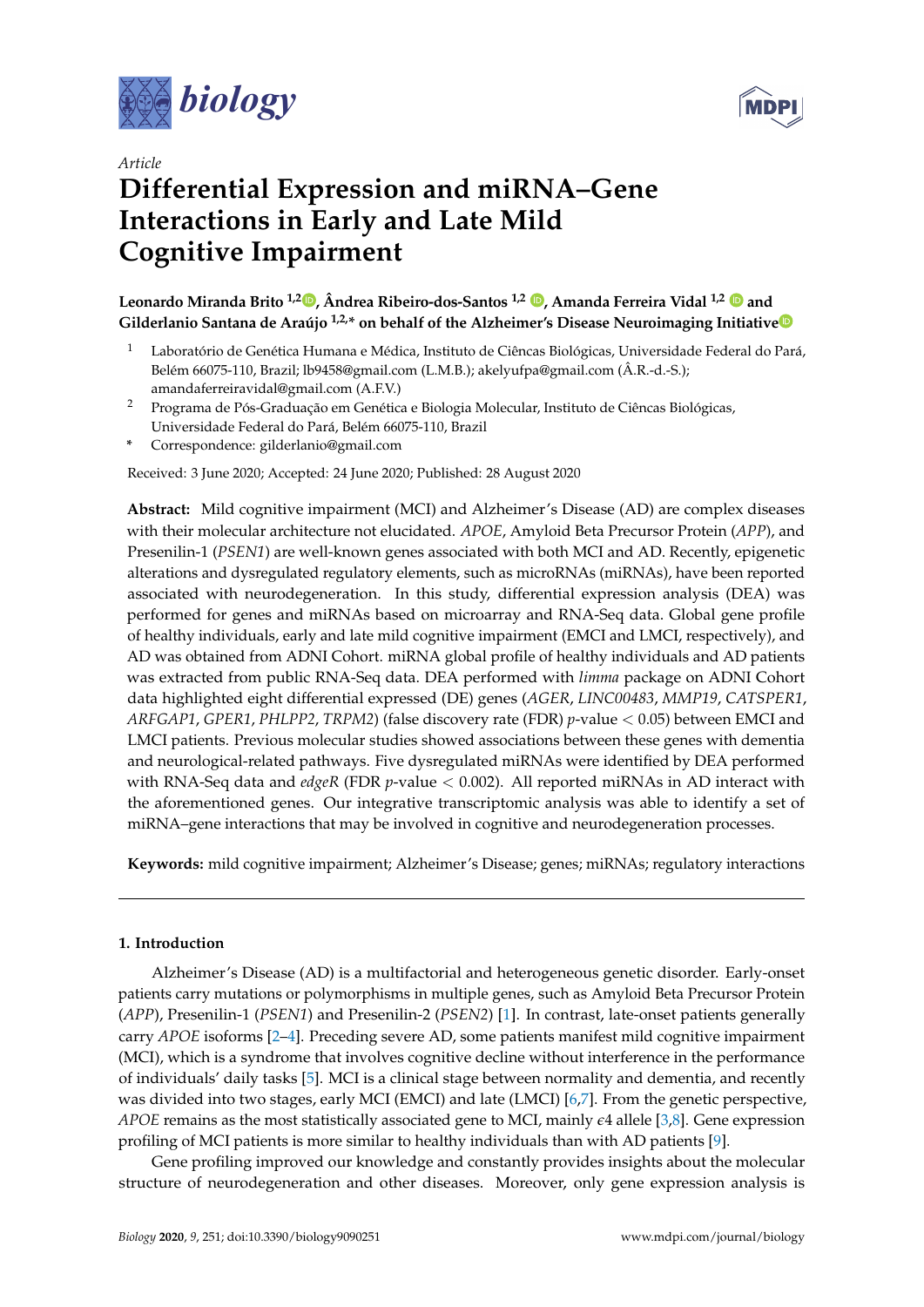lacking to effectively explain MCI and AD development process, prognostic, or diagnostic. Epigenetic alterations have also been associated with AD, including DNA methylation, histone modifications, and aberrant expression of non-coding RNAs (ncRNAs) [\[10\]](#page-7-9). microRNAs (miRNAs) are the most well-known class of ncRNAs—their regulatory function leads to translation repression and target mRNA degradation [\[11\]](#page-7-10). Several miRNAs have been identified to directly regulate AD-associated genes, and some studies showed that the interaction between AD-associated polymorphisms and miRNA gene regulation may affect AD susceptibility [\[10](#page-7-9)[,12\]](#page-8-0).

To identify dysregulated molecular elements, we systematically analyzed the mRNA profile of healthy individuals, early MCI, late MCI, and AD patients from ADNI cohort [\[13\]](#page-8-1), and also the global miRNA expression profile (miRNome) of AD patients from public datasets [\[12\]](#page-8-0). Differential expression analysis (DEA) aims to highlight quantitative changes in genes or miRNAs expression, between experimental profiles, i.e., healthy  $\times$  case. Dysregulated genes or miRNAs identified by DEA are hereafter named as DE genes and DE miRNAs, respectively. We proposed to highlight regulatory interactions between DE genes and DE miRNAs in MCI and severe dementia. Our miRNA–gene interactions comprise a potential set of regulatory elements and genes that may regulate the progression of cognitive decline and neurodegeneration and are potentially useful as early diagnostic biomarkers and as therapeutic targets. A summary of our data, statistical analysis, software, and results are represented in Figure [1,](#page-1-0) which is detailed in the next sections.

<span id="page-1-0"></span>

**Figure 1.** Overview of experimental data, statistical analysis, databases, differential expression analysis (DEA) results, and data integration.

# **2. Materials and Methods**

# *2.1. Gene Expression Data*

Data used in the preparation of this article were obtained from the ADNI database [\(https://adni.loni.usc.edu\)](https://adni.loni.usc.edu). The ADNI was launched in 2003 as a public–private partnership, led by Principal Investigator Michael W. Weiner, MD. The primary goal of ADNI has been to test whether serial magnetic resonance imaging (MRI), positron emission tomography (PET), other biological markers, and clinical and neuropsychological assessment can be combined to measure the progression of mild cognitive impairment (MCI) and early Alzheimer's disease (AD). The Principal Investigator of this initiative is Michael W. Weiner, MD, VA Medical Center and University of California, San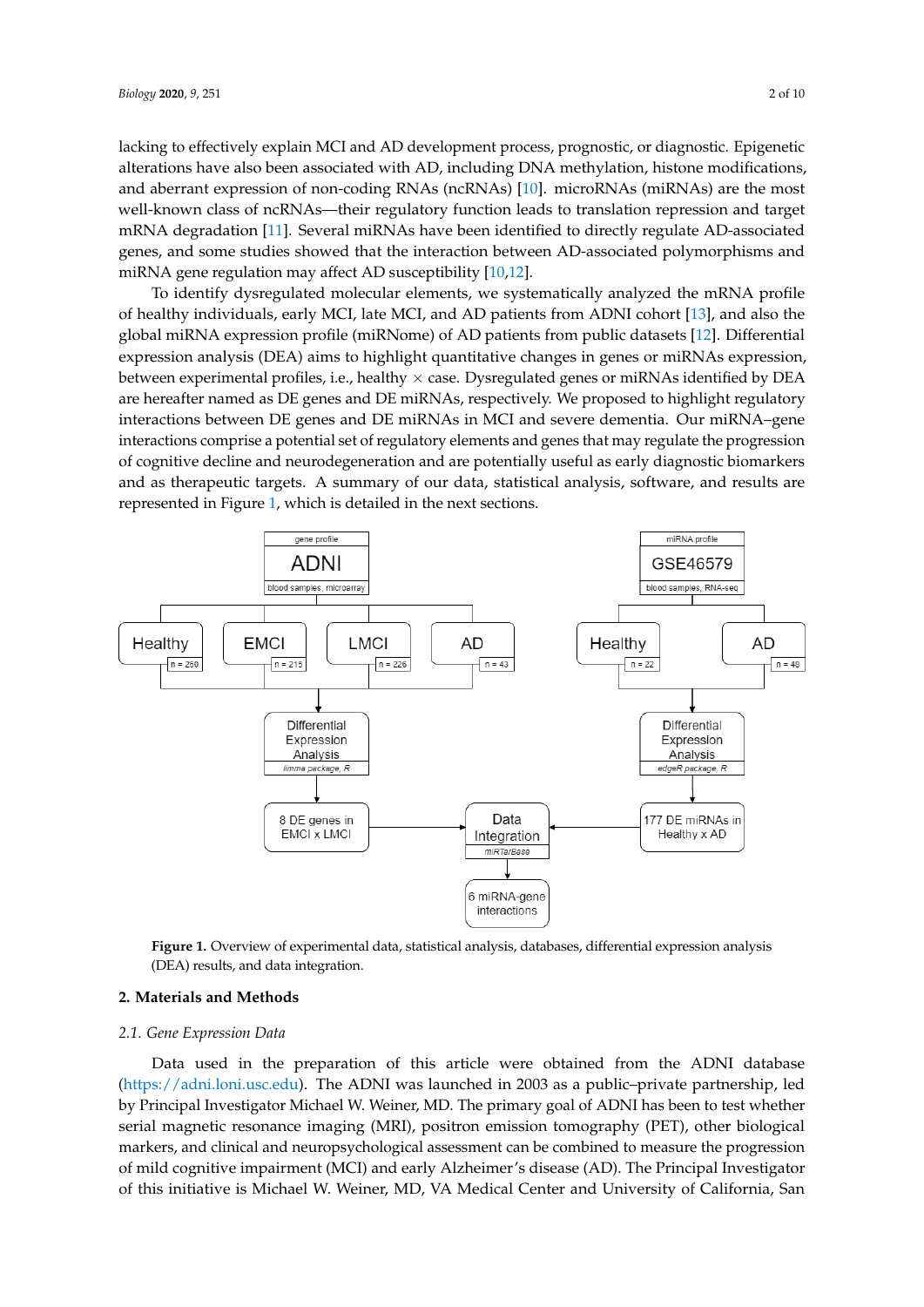Francisco. ADNI is a global research effort that actively supports the investigation and development of treatments that slow or stop the progression of AD and subjects have been recruited from over 50 sites across the US and Canada. The overall goal of ADNI is to determine biomarkers for use in Alzheimer's disease clinical treatment trials. To date, it has three phases: ADNI-1, ADNI-GO and ADNI-2, consisting of cognitively normal (CN) individuals, early mild cognitive impairment (EMCI), to late mild cognitive impairment (LMCI), and dementia or AD. For more information, see [http://www.adni-info.org.](http://www.adni-info.org) Institutional review board approval was conducted at each ADNI site. Written informed consent was obtained from all participants or authorized representative.

On ADNI-2 phase, microarray-based RNA gene expression profiles were generated for 260 controls, 451 with MCI being 215 EMCI and 226 LMCI patients and 43 AD patients, using the Affymetrix Human Genome U219 Array (Affymetrix, Santa Clara, CA, USA). The microarray captured expression for 49,293 transcripts related to 20,093 genes. All eligible subjects passed by an inclusion/exclusion criteria regarding the details at [http://www.adni-info.org.](http://www.adni-info.org)

Additionally, public gene expression data was accessed for brain tissue analysis from the Genotype-Tissue Expression Portal (GTEx) [\(https://gtexportal.org/home/\)](https://gtexportal.org/home/) [\[14\]](#page-8-2), and RNA-Seq data from Aging, Dementia and Traumatic Brain Injury Study by its portal available in [\(http://aging.brain-map.org/\)](http://aging.brain-map.org/) [\[15\]](#page-8-3).

# *2.2. MicroRNA Expression Data*

Global miRNA expression data (miRNome) were generated by Leidinger et al. (2013) [\[12\]](#page-8-0) and downloaded from Gene Expression Omnibus with accession number GSE46579. The miRNome was extracted from total RNA from blood samples of AD patients and healthy individuals (control group). Samples were sequenced for small RNA-Seq using Illumina HiSeq 2000. AD patients are composed of 23 males and 25 females (mean of age =  $72.7$  (+ $/$  -10.4) and a mean of Mini-Mental State Examination (MMSE) equals 18.9 (+/−3.4). Healthy individuals are 11 males and 11 females, with a mean of age 67.1 (+/ $-7.5$ ) and a mean of MMSE equal to 29.3 (+/ $-1.2$ ). Overall, the miRNA data comprise 503 miRNAs expressed in both groups.

# *2.3. Differential Expression Analysis of Gene and miRNA*

Gene expression profile was measured for healthy individuals, EMCI, LMCI, and AD. These data were stored in ADNI database. DEA were performed using *limma* library in a R environment (v3.5) [\[16\]](#page-8-4). False discovery rate (FDR) was used for multiple test correction, and those genes with adjusted *p*-value < 0.05 were considered statistically significant. We performed two DEA of genes for ADNI groups, being the first one at probe set level and the second considering the mean of each probe set analysis to avoid variation on gene expression, since probes for the same transcript may show expression variation regarding its affinity or position on the microarray chip.

For miRNome analysis, DEA were performed with *egdeR* package based on public pre-processed and normalized counts provided under GEO accession GSE46579 [\[17\]](#page-8-5). Graphic analysis was plotted using *ggplot2* and *ComplexHeatmap* in R environment (v3.5) [\[18,](#page-8-6)[19\]](#page-8-7). Validated target genes of the DE miRNAs were extracted from miRTarBase database (Release 7.0: 15 September 2017), considering only those that were validated by strong evidences (reporter assay, western blot and qPCR) [\[20\]](#page-8-8).

#### **3. Results**

Global gene expression profile of controls, EMCI, LMCI, and AD patients from the ADNI cohort were tested for differential expression, as well as an independent miRNome profile of healthy individuals and AD patients. In a pairwise analysis, we performed DEA aiming to find a set of genes and miRNAs with abnormal expression in cognitive decline and Alzheimer's Disease.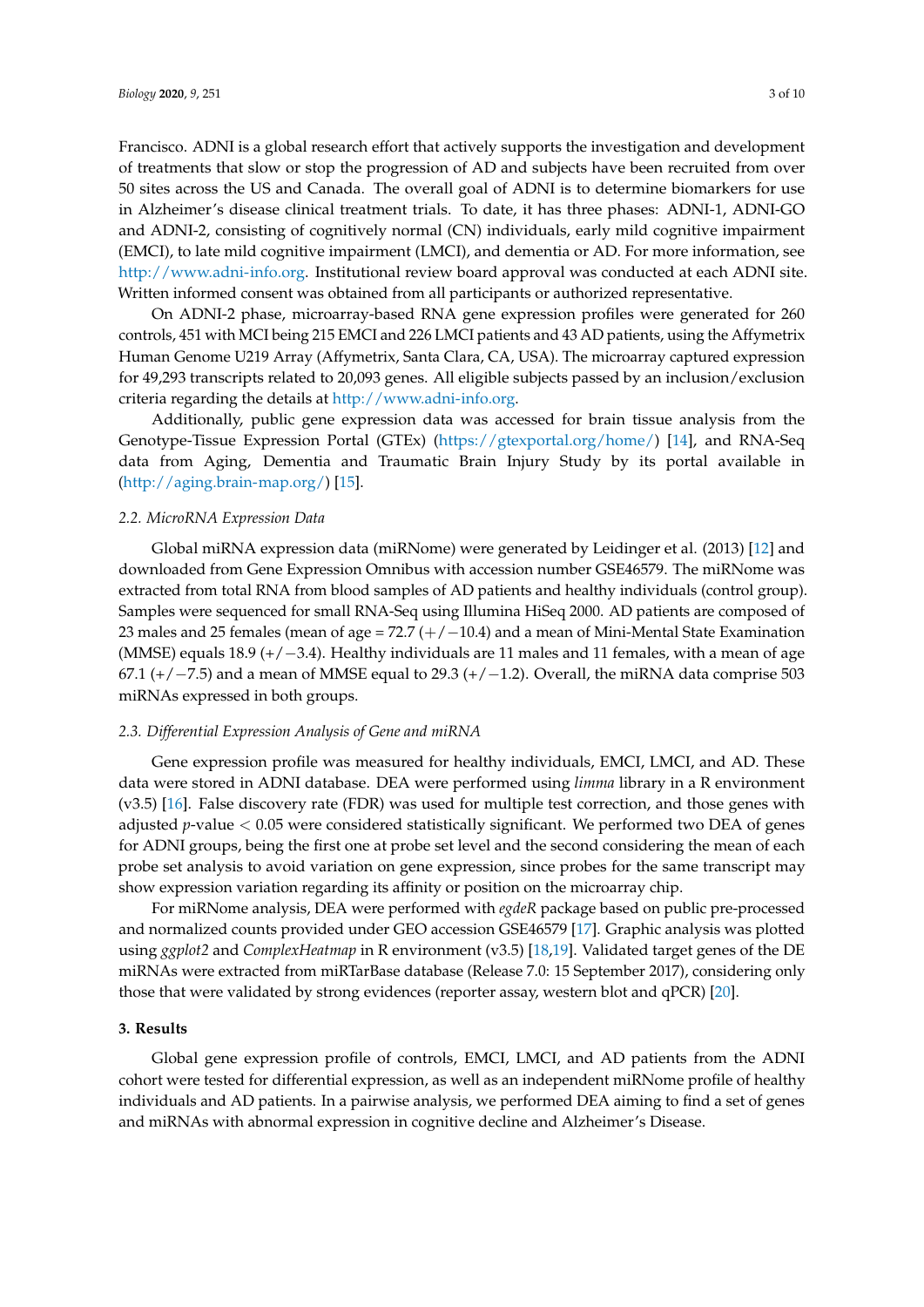DEA for genes was performed for all pairwise groups of ADNI cohort. Among the 49K probes, we found five DE probes related to four genes (Advanced Glycosylation End-Product Specific Receptor—*AGER*, Long Intergenic Non-protein Coding RNA 483—*LINC00483*, Matrix Metallopeptidase 19—*MMP19*, and Cation Channel Sperm Associated 1—*CATSPER1*), concerning EMCI and LMCI experimental gene profile (Table [1\)](#page-3-0). We also performed a second round of DEA regarding the mean of probe set levels, which pointed seven DE genes, being three in intersection with the first comparison (PH Domain And Leucine Rich Repeat Protein Phosphatase 2—*PHLPP2*, Transient Receptor Potential Cation Channel Subfamily M Member 2—*TRPM2*, G Protein-Coupled Estrogen Receptor 1—*GPER1*, *AGER* and ADP Ribosylation Factor GTPase Activating Protein 1—*ARFGAP1*, *LINC00482*, *CATSPER1*). Among all of these DE genes, seven genes were up-regulated (*AGER, LINC00482, MMP19, CATSPER1, TRPM2, GPER1, ARFGAP1*) and only one showed down-regulated (*PHLPP2*) in LMCI patients in comparison to EMCI. Statistical results and genomic annotations for DEA are summarized in Table [1.](#page-3-0) DE genes were graphically represented in volcano plots and heatmaps (see Figure [2\)](#page-4-0). These findings suggest that LMCI and EMCI substages do not have massive gene expression differences. Due to microarray technologies, we suggest new investigations with RNA-Seq data to confirm these results.

Transcriptome summary data from GTEx allowed us to analyze their expression among different brain regions, based on RNA-Seq data. Overall, the most expressed gene was *ARFGAP1*, and particularly the *CATSPER1*, *MMP19*, and *LINC00482* is grouped as less expressed genes in brain regions (see Figure [3\)](#page-4-1).

| <b>Probe Expression Level</b>  |     |               |           |         |                       |                  |  |  |  |
|--------------------------------|-----|---------------|-----------|---------|-----------------------|------------------|--|--|--|
| Gene                           | Chr | <b>Region</b> | LogFC     | AveExpr | <i>p</i> -value       | FDR $(p$ -value) |  |  |  |
| AGER (11762194 x at)           | 6   | 6p21.32       | 0.16      | 4.86    | $3.38 \times 10^{-7}$ | 0.016            |  |  |  |
| LINC00482 (11735339_at)        | 17  | 17q25.3       | 0.14      | 3.80    | $1.35 \times 10^{-6}$ | 0.033            |  |  |  |
| AGER (11745620_x_at)           | 6   | 6p21.32       | 0.19      | 5.80    | $3.68 \times 10^{-6}$ | 0.041            |  |  |  |
| MMP19 (11751287_a_at)          | 12  | 12q13.2       | 0.09      | 2.44    | $3.89 \times 10^{-6}$ | 0.041            |  |  |  |
| CATSPER1 (11731807_at)         | 11  | 11q13.1       | 0.18      | 6.31    | $4.16 \times 10^{-6}$ | 0.041            |  |  |  |
| Mean of Probe Expression Level |     |               |           |         |                       |                  |  |  |  |
| Gene                           | Chr | Region        | LogFC     | AveExpr | $p$ -value            | FDR $(p$ -value) |  |  |  |
| PHLPP2                         | 16  | 16q22.2       | $-0.1184$ | 3.60    | $4.62 \times 10^{-7}$ | 0.009            |  |  |  |
| LINC00482                      | 17  | 17q25.3       | 0.0851    | 3.05    | $2.39 \times 10^{-6}$ | 0.018            |  |  |  |
| TRPM2                          | 21  | 21q22.3       | 0.0740    | 3.33    | $2.70 \times 10^{-6}$ | 0.018            |  |  |  |
| CATSPER1                       | 11  | 11q13.1       | 0.1888    | 6.31    | $4.14 \times 10^{-6}$ | 0.020            |  |  |  |
| GPER1                          | 7   | 7p22.3        | 0.0911    | 3.68    | $6.74 \times 10^{-6}$ | 0.027            |  |  |  |
| AGER                           | 6   | 6p21.32       | 0.1478    | 5.76    | $1.13 \times 10^{-5}$ | 0.037            |  |  |  |
| <i>ARFGAP1</i>                 | 20  | 20q13.33      | 0.0855    | 4.79    | $1.70 \times 10^{-5}$ | 0.048            |  |  |  |

<span id="page-3-0"></span>**Table 1.** DEA statistical results for probes gene level and DEA for the mean of probe set expression level for early mild cognitive impairment (EMCI) versus late mild cognitive impairment (LMCI). Chr: chromosome; LogFC: log2-fold-change; AveExpr: average expression; T: Student's t-test value; FDR: false discovery rate.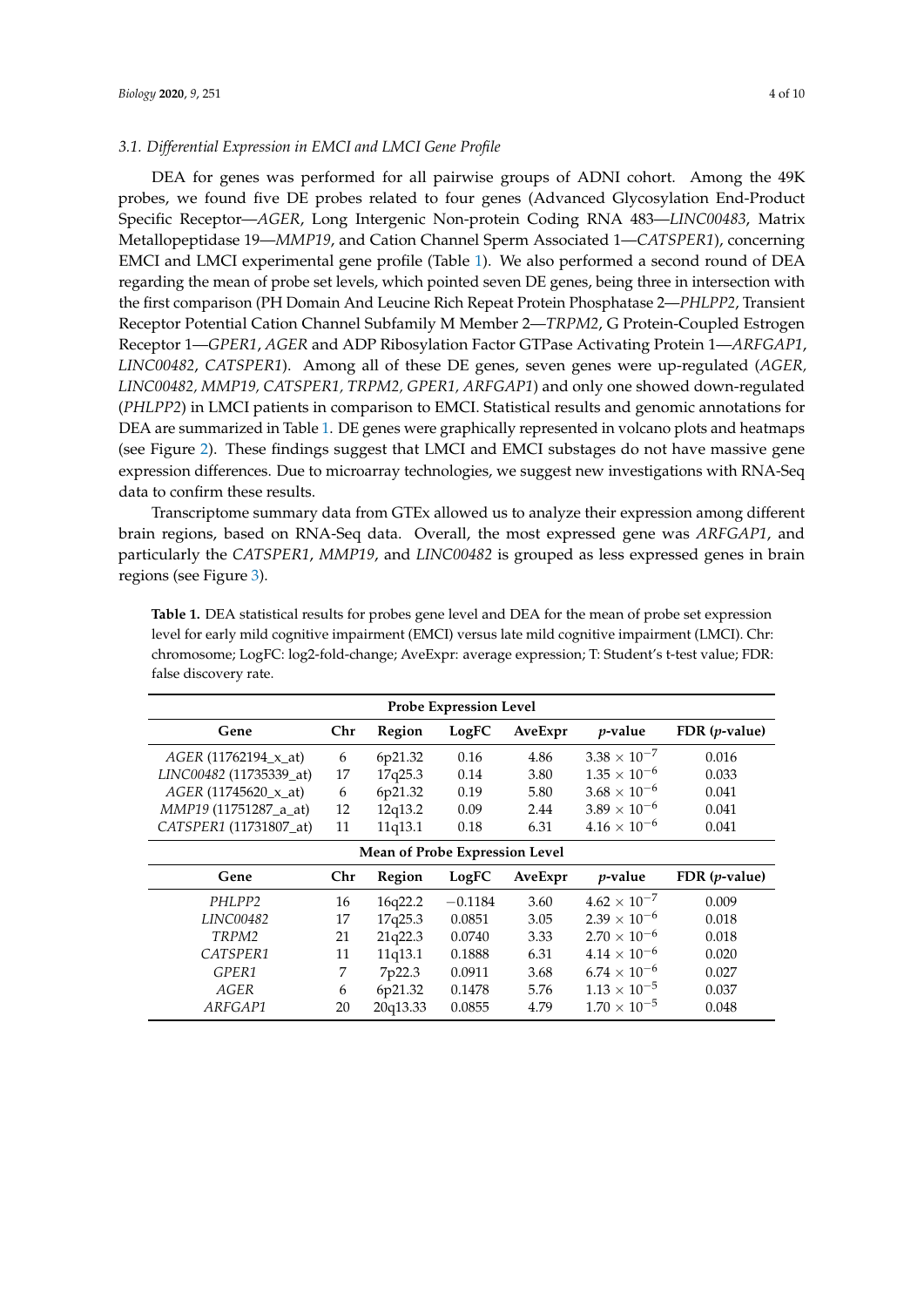<span id="page-4-0"></span>

**Figure 2.** On top, volcano plots of DEA results. On the top left, DEA results for genes in probe expression. On the top right, DE genes at the mean of probe set expression. In total, eight genes were found to be differentially expressed in EMCI and LMCI. *AGER*, *LINC00482*, *MMP19*, *CATSPER1*, *PHLPP2*, TRPM2, *ARFGAP1*, *GPER1* genes are in red with FDR *p*-value < 0.05. On the bottom, heatmap and hierarchical clustering of DE genes in EMCI and LMCI.

<span id="page-4-1"></span>

**Figure 3.** Heatmap of median gene expression for DE genes in brain tissues. Data were available in GTEx portal [\(https://www.gtexportal.org/home/\)](https://www.gtexportal.org/home/).

## *3.2. Differential Expression on miRNome and miRNA–Gene Interactions*

We performed DEA on AD miRNome and found 177/503 dysregulated miRNAs (Supplementary Table S1). Altogether, these 177 DE miRNAs can regulate 890 target genes (Supplementary Table S2). We merged results of DEA for genes and miRNAs with miRTarBase interaction data, and then filter to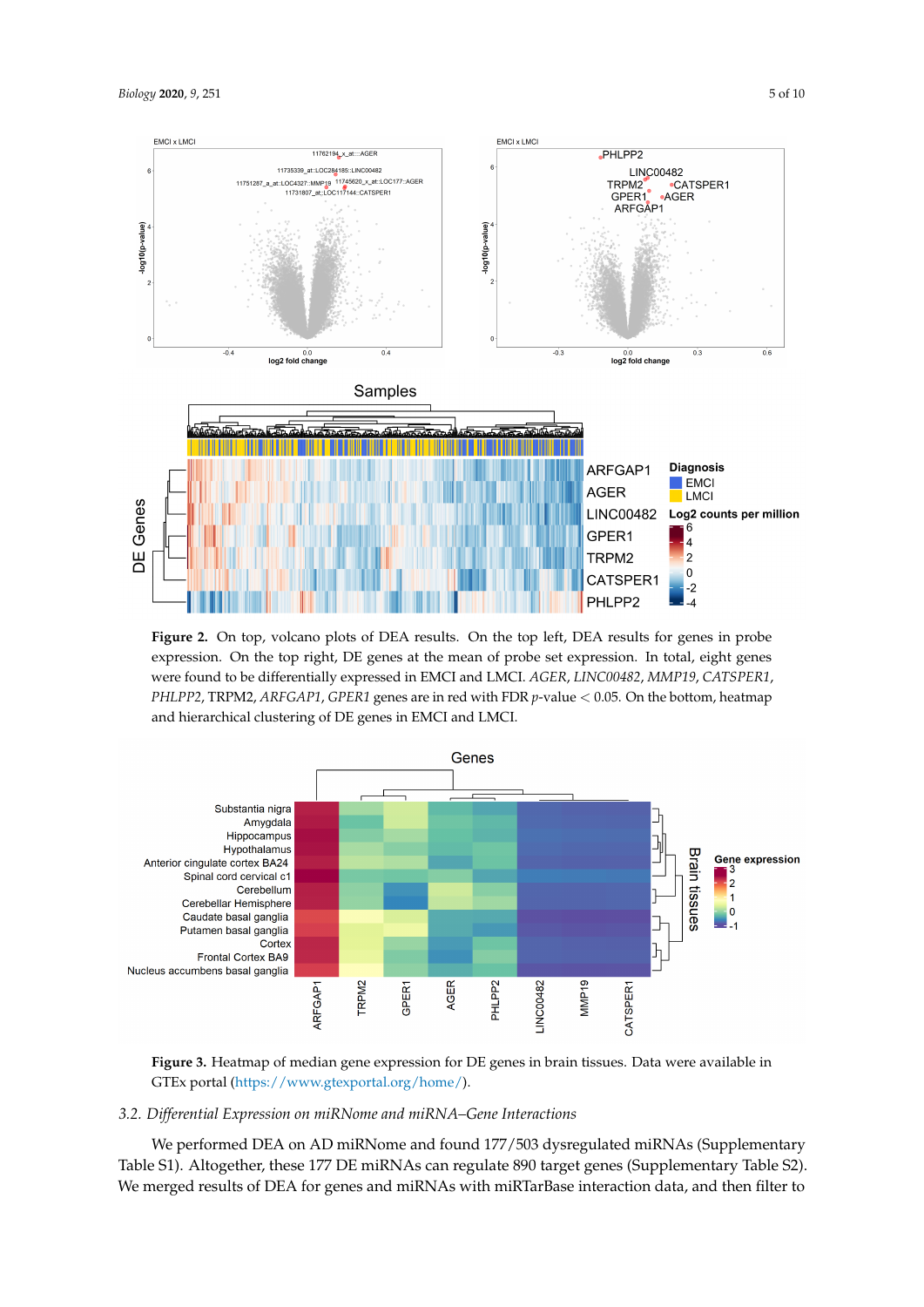focus only interactions between DE genes in EMCI and LMCI and DE miRNAs in AD. We identified six miRNA–gene interactions with experimental studies regarding AD or AD-related processes, such as inflammation and oxidative stress (Table [2\)](#page-5-0). Three down-regulated miRNA interacts with AGER and *GPER1*, and two up-regulated miRNAs interact with *PHLPP2* and *LINC00483*.

<span id="page-5-0"></span>**Table 2.** Differentially expressed miRNAs in Alzheimer's Disease (AD) targets differentially expressed genes in MCI.

| miRNA           | logFC          | FDR $(p$ -value)     | Experiment       | Target gene       | References |
|-----------------|----------------|----------------------|------------------|-------------------|------------|
| hsa-miR-10a-5p  | $-0.699380073$ | $5.8 \times 10^{-3}$ | <b>CLASH</b>     | AGER              | [21]       |
| hsa-miR-151a-5p | $-0.345619322$ | $3.4 \times 10^{-2}$ | <b>HITS-CLIP</b> | GPER1             | [22]       |
| hsa-miR-151b    | $-0.345583534$ | $3.4 \times 10^{-2}$ | <b>HITS-CLIP</b> | GPER <sub>1</sub> | [23]       |
| hsa-miR-15a-5p  | 1.292271145    | $3.9 \times 10^{-7}$ | PAR-CLIP         | PHI PP2           | [24, 25]   |
| hsa-miR-26b-5p  | 0.692598872    | $2.1 \times 10^{-3}$ | Microarray       | PHI.PP2           | [12, 26]   |
| hsa-miR-26b-5p  | 0.692598872    | $2.1 \times 10^{-3}$ | Microarray       | LINC00483         | [12, 26]   |

# **4. Discussion**

In this study, we explored the gene expression profile regarding healthy individuals, EMCI, LMCI, and AD patients, and the miRNA profile in controls and AD patients aiming to find a set of genes and miRNAs with abnormal expression in these neurological conditions. We found eight DE genes, such as the *AGER*, *MMP19*, *GPER1*, and *TRPM2*, were previously associated with neurodegeneration processes and related pathways [\[27–](#page-8-15)[36\]](#page-9-0).

*AGER* (also known as *RAGE*) is deeply related to the progress of AD through its influence in the inflammatory pathway, oxidative stress induction, beta-amyloid production, and accumulation, failure of synaptic transmission, and neuronal degeneration [\[27–](#page-8-15)[29\]](#page-8-16). In addition, *AGER* may increase the risk of cognitive decline in diabetic patients as an age-induced MCI factor [\[37\]](#page-9-1).

The matrix metalloproteinases family has been associated with neuroinflammation, progress of neurodegenerative diseases, and brain cancer, including MCI and AD [\[31](#page-8-17)[,38](#page-9-2)[,39\]](#page-9-3). For instance, MMP9 was found overexpressed in MCI and AD. Its activity was found inversely correlated with cognitive scores, such as Global Cognitive Score and Mini-Mental State Examination [\[40\]](#page-9-4). Our study identified overexpression of MMP19 that was previously associated with cerebral amyloid angiopathy, which is one of the active processes commonly found in the AD progress [\[32\]](#page-8-18). Interestingly, MMP19 was found expressed in the white matter of healthy individuals, especially in microglia throughout the brain parenchyma [\[41\]](#page-9-5). These findings reinforce that microglia activation may be an important process for the aetiopathogenesis of mild cognitive impairment, leading to the progress of Alzheimer's syndrome [\[42\]](#page-9-6).

Our DEA results show that *GPER1* is overexpressed in LMCI. In addition, we checked GPER1 tendency of overexpression in RNA-Seq data from the Aging, Dementia, and Traumatic Brain Injury Study [\(http://aging.brain-map.org/\)](http://aging.brain-map.org/), which confirmed its overexpression in dementia patients in comparison with healthy individuals (Wilcox Test *p*-value = 6.0 × 10−<sup>8</sup> ). Agonists of GPER1, such as 1-[4-(6-bromobenzo[1,3] dioxol-5yl)-3a,4,5,9b-tetrahydro-3H-cyclopenta[c]quinolin-8-yl]-ethanone (G-1) have been tested as an anticancer by suppressing cancer cell proliferation [\[30\]](#page-8-19). Recently, an experimental study conducted with rat cortex cells tested the effect in different situations of neurotoxicity. The authors showed that G-1 increased cell survival, which suggests that early activation of *GPER1* may improve therapeutics in neurodegeneration [\[43\]](#page-9-7).

*TRPM2* is also related to MCI and AD, and its aberrant expression is associated with oxidative stress that can lead to aberrant calcium intracellular concentration and cell death [\[33](#page-8-20)[,34\]](#page-9-8). We also used the Aging, Dementia, and Traumatic Brain Injury Study [\(http://aging.brain-map.org/\)](http://aging.brain-map.org/) dataset, following the same criteria of comparison described for *GPER1*, and also found *TRPM2* overexpression in dementia patients (Wilcoxon test *p*-value =  $6.63 \times 10^{-6}$ ).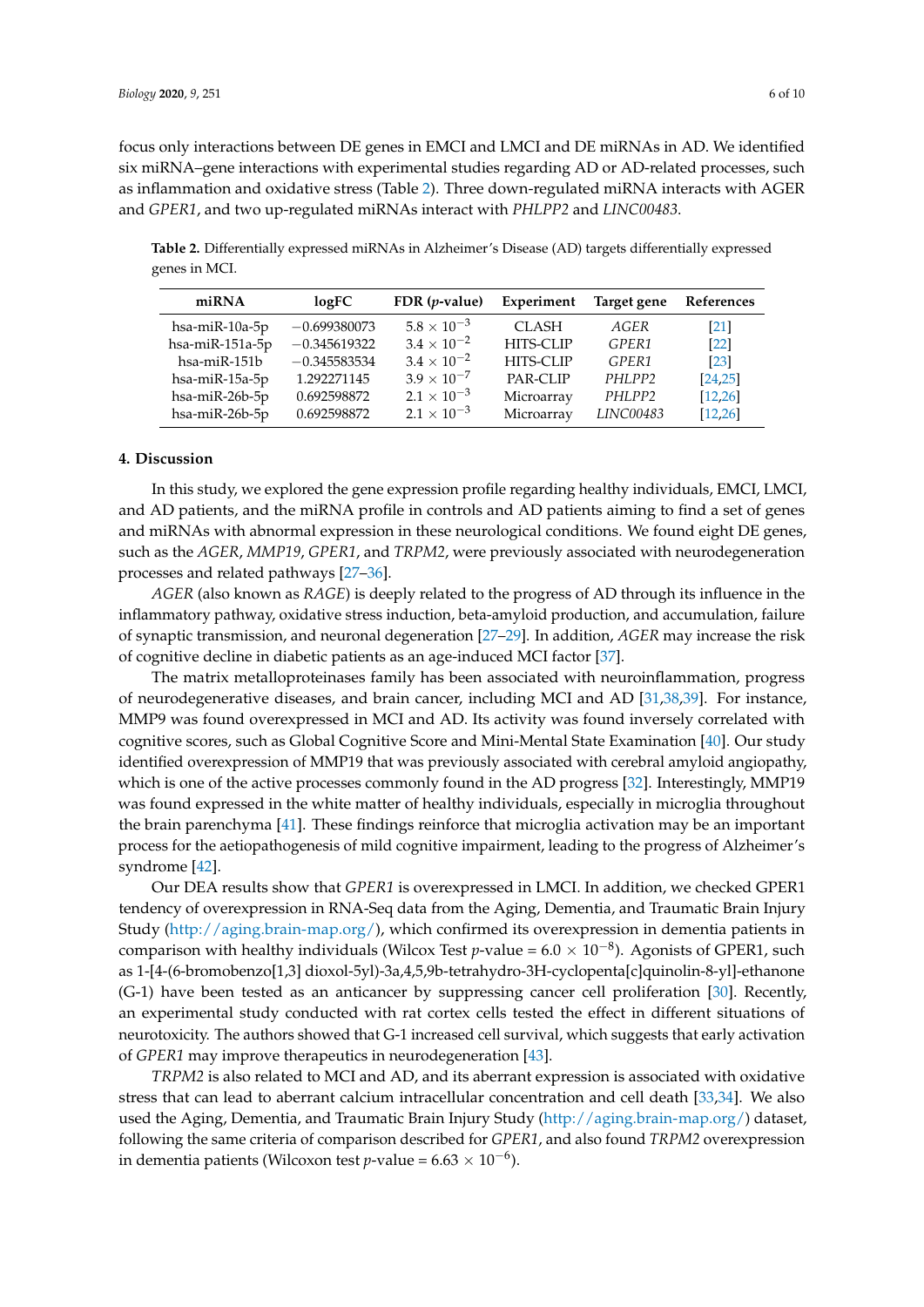Additionally, we highlight *PHLPP2*, *ARFGAP1*, *CATSPER1*, and *LINC00482* as four novels DE genes, not previously described in progress or protection of developing neuronal tissue disorders. *LINC00482* is a long intergenic non-coding RNA (lincRNA), also known as *C17orf55*, located at chromosome 17. No functional information about this gene is available. However, it is important to note that the brain presents a remarkable abundance of tissue-specific ncRNAs, including lincRNAs, which reinforce the need for further studies to reveal the biological roles of *LINC00482* [\[35\]](#page-9-9).

Among all DE miRNAs, five of them were previously associated with AD and also target dysregulated genes in MCI (Table [2\)](#page-5-0). A study made in a transgenic mouse model of Alzheimer's Disease (Heterozygous APPswe/PS1∆9 transgenic founder mice) showed that *mmu-miR-10a-5p* is up-regulated in these transgenic mice when compared with wild mice, in *miR-10a-5p* is conserved between both human and mouse brain [\[44\]](#page-9-10). In addition to that, *hsa-miR-10a-5p* has been associated with regulation of exocytosis transmission, in a co-expression network study [\[45\]](#page-9-11), and to Parkinson's Disease, in an miRNA profile analyses from cerebrospinal fluid exosome [\[36\]](#page-9-0).

Both *hsa-miR-151a-5p* and *hsa-miR-151b* interact with *GPER1*, but only the first was reported previously as potential blood biomarkers of AD [\[22,](#page-8-10)[46\]](#page-9-12). The latter is associated with a neurodegenerative disease called manganism [\[47\]](#page-9-13), which causes motor deficits similar to those of Parkinson's Disease [\[48\]](#page-9-14).

In our study, *hsa-miR-15a-5p* is up-regulated and interacts with *PHLPP2* gene. Meta-analysis studies reported *hsa-miR-15a-5p* related to apoptosis in severe dementia [\[49\]](#page-9-15). In addition, *hsa-miR-15a* was found improving dementia process in animal models. Downregulation of *hsa-miR-15a* in the AD mouse brain may cause unbalances in tau phosphorylation [\[50\]](#page-9-16).

Tissue-specific expression of *hsa-miR-26b* shows an antagonistic dysregulation behavior. While it is down-regulated in the temporal cortex, it was up-regulated in the blood of AD samples. *hsa-miR-26b* was observed overexpressed in MCI and AD patients with increased expression levels in the MCI stage and remains elevated in some pathological areas of the AD brain [\[51\]](#page-9-17). Its up-regulation found in the brain impacts neuronal cells increasing tau phosphorylation, which leads to apoptotic cell death.

Recently, some reports have associated lysosomal and autophagic dysfunction with AD, since it leads to a deficit in clearance of beta-amyloid and accumulation of amyloid precursor protein metabolites [\[52\]](#page-9-18). Interestingly, *PHLPP2*, which is target of *hsa-miR-15a-5p* and *hsa-miR-26b-5p* (Table [2\)](#page-5-0), is involved in the control of autophagy in cancer [\[53\]](#page-9-19), suggesting that this gene may also be related to autophagic dysfunction in the brain.

In summary, we found four genes previously associated with AD, as well as another four that are unprecedented in the context of neurodegeneration. Out of the total eight DE genes, four are linked to five DE miRNAs. All of these miRNAs are related to neurodegeneration processes.

# **5. Conclusions**

In this study, we integrated transcriptomic data of MCI and AD, and found a set of DE genes that are potentially involved in cognitive decline and neurodegenerative diseases. Among the set of genes, we highlight some well-known AD-related genes, but also some novel genes, such as *PHLPP2, ARFGAP1*, and *CATSPER1*. The miRNA–gene interactions described in the present study are a valuable set of regulatory elements that must be used as potential candidates as biomarkers of cognitive and severe dementia, however, it requires more functional studies to validate these interactions. Our future work includes validating these findings with gene profiles based on RNA-seq data as well as performing co-expression analysis to investigate regulatory module on networks between miRNAs and genes.

**Supplementary Materials:** The following are available online at [http://www.mdpi.com/2079-7737/9/9/251/s1,](http://www.mdpi.com/2079-7737/9/9/251/s1) Table S1: List of DE miRNAs, Table S2: List of miRNA-gene interactions. Data used in preparation of this article were obtained from the Alzheimer's Disease Neuroimaging Initiative (ADNI) database (adni.loni.ucla.edu). As such, the investigators within the ADNI contributed to the design and implementation of ADNI and/or provided data, but did not participate in analysis or writing of this report. A complete listing of ADNI investigators can be found at: [http://adni.loni.ucla.edu/wp-content/uploads/how\\_to\\_apply/ADNI\\_Acknowledgement\\_List.pdf.](http://adni.loni.ucla.edu/wp-content/uploads/how_to_apply/ADNI_Acknowledgement_List.pdf)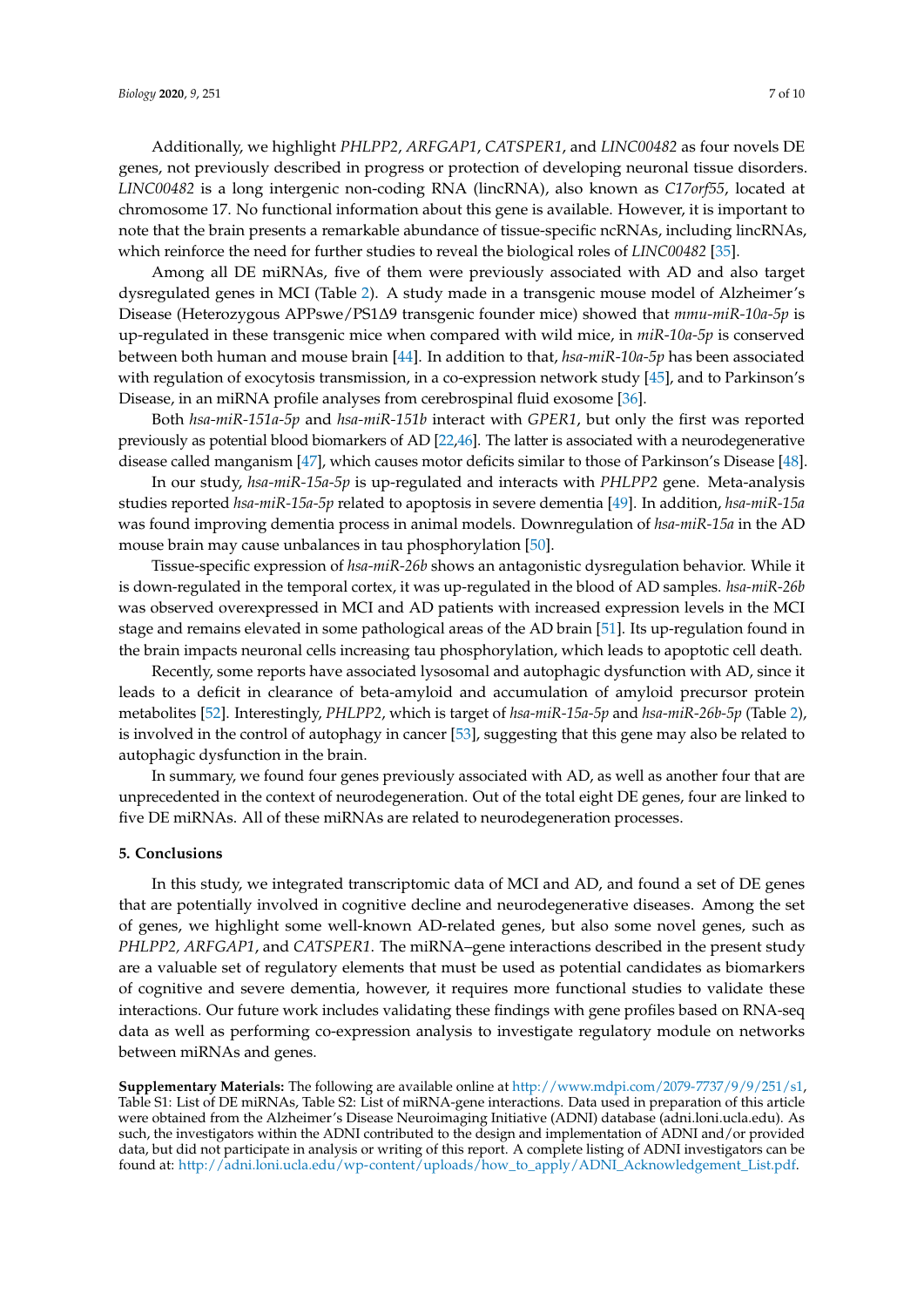**Author Contributions:** L.M.B. and G.S.d.A. performed all data analysis and wrote the paper. A.F.V. and Â.R.-d.-S reviewed epigenetic content of the paper. All authors reviewed the manuscript. All authors have read and agreed to the published version of the manuscript.

**Funding:** We received funding from Rede de Pesquisa em Genômica Populacional Humana from Coordenação de Aperfeiçoamento de Pessoal de Nível Superior—CAPES (Bio. Computacional, No. 3381/2013) and Conselho Nacional de Desenvolvimento Científico e Tecnológico—CNPq.

**Acknowledgments:** Data collection and sharing for this project was funded by the Alzheimer's Disease Neuroimaging Initiative (ADNI) (National Institutes of Health Grant U01 AG024904) and DOD ADNI (Department of Defense award number W81XWH-12-2-0012). ADNI is funded by the National Institute on Aging, the National Institute of Biomedical Imaging and Bioengineering, and through generous contributions from the following: AbbVie, Alzheimer's Association; Alzheimer's Drug Discovery Foundation; Araclon Biotech; BioClinica, Inc.; Biogen; Bristol-Myers Squibb Company; CereSpir, Inc.; Cogstate; Eisai Inc.; Elan Pharmaceuticals, Inc.; Eli Lilly and Company; EuroImmun; F. Hoffmann-La Roche Ltd and its affiliated company Genentech, Inc.; Fujirebio; GE Healthcare; IXICO Ltd.; Janssen Alzheimer Immunotherapy Research & Development, LLC.; Johnson & Johnson Pharmaceutical Research & Development LLC.; Lumosity; Lundbeck; Merck & Co., Inc.; Meso Scale Diagnostics, LLC.; NeuroRx Research; Neurotrack Technologies; Novartis Pharmaceuticals Corporation; Pfizer Inc.; Piramal Imaging; Servier; Takeda Pharmaceutical Company; and Transition Therapeutics. The Canadian Institutes of Health Research is providing funds to support ADNI clinical sites in Canada. Private sector contributions are facilitated by the Foundation for the National Institutes of Health [\(http://www.fnih.org\)](http://www.fnih.org). The grantee organization is the Northern California Institute for Research and Education, and the study is coordinated by the Alzheimer's Therapeutic Research Institute at the University of Southern California. ADNI data are disseminated by the Laboratory for Neuro Imaging at the University of Southern California.

**Conflicts of Interest:** The authors declare no conflict of interest.

# **Abbreviations**

The following abbreviations are used in this manuscript:

- AD Alzheimer's Disease
- EMCI Early Mild Cognitive Impairment
- LMCI Late Mild Cognitive Impairment<br>MMSE Mini-Mental State Exam
- Mini-Mental State Exam

# **References**

- <span id="page-7-0"></span>1. Bertram, L. Alzheimer's disease genetics current status and future perspectives. *Int. Rev. Neurobiol.* **2009**, *84*, 167–184. [\[PubMed\]](http://www.ncbi.nlm.nih.gov/pubmed/19501718)
- <span id="page-7-1"></span>2. Baum, L.; Chen, L.; Ng, H.K.; Pang, C.P. Apolipoprotein E isoforms in Alzheimer's disease pathology and etiology. *Microsc. Res. Techn.* **2000**, *50*, 278–281. [\[CrossRef\]](http://dx.doi.org/10.1002/1097-0029(20000815)50:4<278::AID-JEMT5>3.0.CO;2-T)
- <span id="page-7-6"></span>3. Kamboh, M.I. Molecular genetics of late-onset Alzheimer's disease. *Ann. Hum. Genet.* **2004**, *68*, 381–404. [\[CrossRef\]](http://dx.doi.org/10.1046/j.1529-8817.2004.00110.x) [\[PubMed\]](http://www.ncbi.nlm.nih.gov/pubmed/15225164)
- <span id="page-7-2"></span>4. Rabinovici, G.D. Late-onset Alzheimer disease. *Cont. Lifelong Learn. Neurol.* **2019**, *25*, 14–33. [\[CrossRef\]](http://dx.doi.org/10.1212/CON.0000000000000700)
- <span id="page-7-3"></span>5. Gauthier, S.; Reisberg, B.; Zaudig, M.; Petersen, R.C.; Ritchie, K.; Broich, K.; Belleville, S.; Brodaty, H.; Bennett, D.; Chertkow, H.; et al. Mild cognitive impairment. *Lancet* **2006**, *367*, 1262–1270. [\[CrossRef\]](http://dx.doi.org/10.1016/S0140-6736(06)68542-5)
- <span id="page-7-4"></span>6. Aisen, P.S.; Petersen, R.C.; Donohue, M.C.; Gamst, A.; Raman, R.; Thomas, R.G.; Walter, S.; Trojanowski, J.Q.; Shaw, L.M.; Beckett, L.A.; et al. Clinical Core of the Alzheimer's Disease Neuroimaging Initiative: Progress and plans. *Alzheimers Dement* **2010**, *6*, 239–246. [\[CrossRef\]](http://dx.doi.org/10.1016/j.jalz.2010.03.006)
- <span id="page-7-5"></span>7. Petersen, R.C. Alzheimer's disease: progress in prediction. *Lancet Neurol.* **2010**, *9*, 4–5. [\[CrossRef\]](http://dx.doi.org/10.1016/S1474-4422(09)70330-8)
- <span id="page-7-7"></span>8. Cherbuin, N.; Leach, L.S.; Christensen, H.; Anstey, K.J. Neuroimaging and APOE genotype: A systematic qualitative review. *Demen. Geriatr. Cognit. Disord.* **2007**, *24*, 348–362. [\[CrossRef\]](http://dx.doi.org/10.1159/000109150)
- <span id="page-7-8"></span>9. Berchtold, N.C.; Sabbagh, M.N.; Beach, T.G.; Kim, R.C.; Cribbs, D.H.; Cotman, C.W. Brain gene expression patterns differentiate mild cognitive impairment from normal aged and Alzheimer's disease. *Neurobiol. Aging* **2014**, *35*, 1961–1972. [\[CrossRef\]](http://dx.doi.org/10.1016/j.neurobiolaging.2014.03.031)
- <span id="page-7-9"></span>10. Cacabelos, R.; Torrellas, C. Epigenetics of aging and Alzheimer's disease: Implications for pharmacogenomics and drug response. *Int. J. Mol. Sci.* **2015**, *16*, 30483–30543. [\[CrossRef\]](http://dx.doi.org/10.3390/ijms161226236)
- <span id="page-7-10"></span>11. Hammond, S.M. An overview of microRNAs. *Adv. Drug Deliv. Rev.* **2015**, *87*, 3–14. [\[CrossRef\]](http://dx.doi.org/10.1016/j.addr.2015.05.001) [\[PubMed\]](http://www.ncbi.nlm.nih.gov/pubmed/25979468)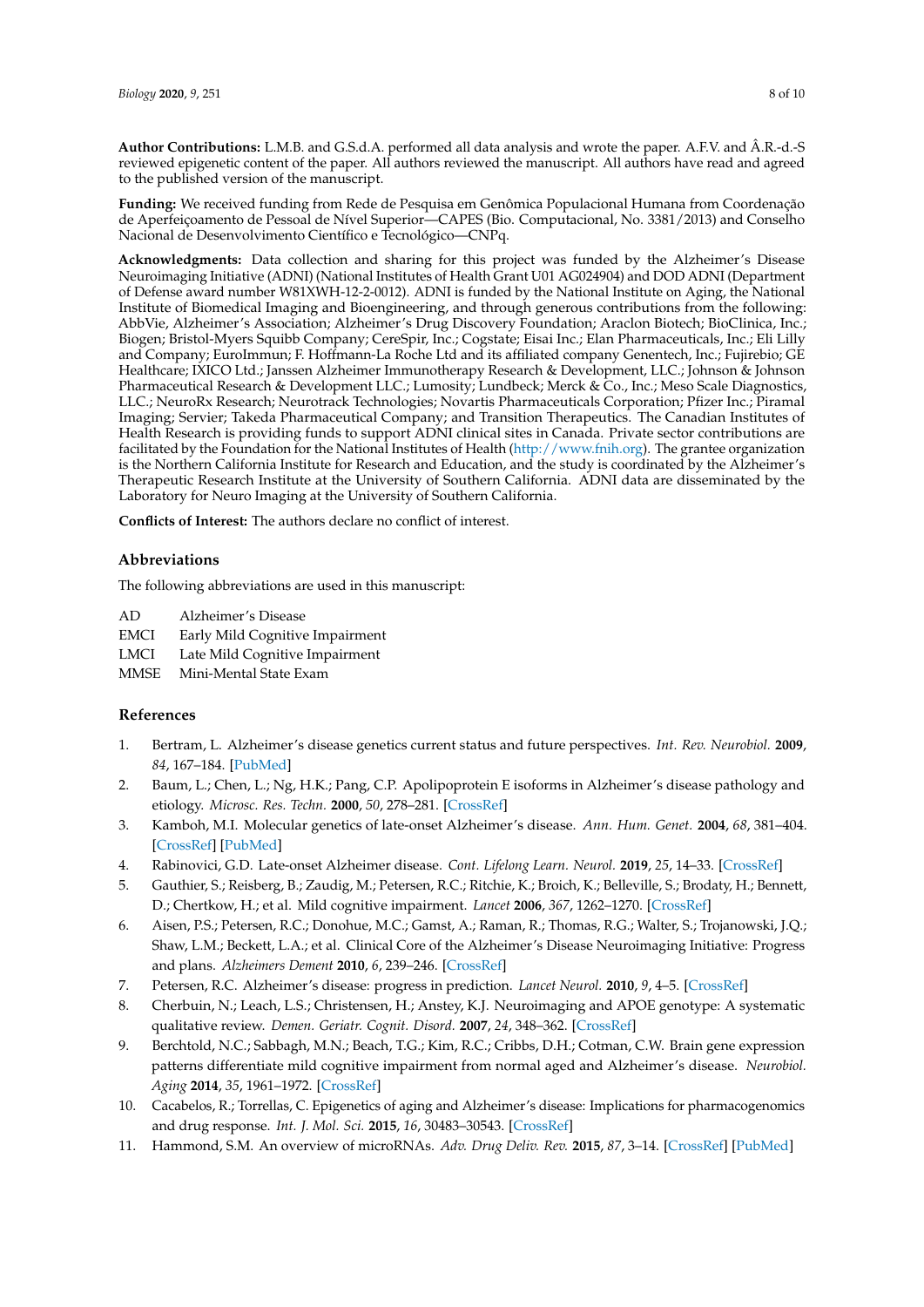- <span id="page-8-0"></span>12. Leidinger, P.; Backes, C.; Deutscher, S.; Schmitt, K.; Mueller, S.C.; Frese, K.; Haas, J.; Ruprecht, K.; Paul, F.; Stähler, C.; et al. A blood based 12-miRNA signature of Alzheimer disease patients. *Genome Biol.* **2013**, *14*, R78[.10.1186/gb-2013-14-7-r78.](https://doi.org/10.1186/gb-2013-14-7-r78) [\[CrossRef\]](http://dx.doi.org/10.1186/gb-2013-14-7-r78) [\[PubMed\]](http://www.ncbi.nlm.nih.gov/pubmed/23895045)
- <span id="page-8-1"></span>13. Aisen, P.S.; Petersen, R.C.; Donohue, M.; Weiner, M.W.; Initiative, A.D.N.; others. Alzheimer's Disease Neuroimaging Initiative 2 clinical core: progress and plans. *Alzheimer's Dement.* **2015**, *11*, 734–739. [\[CrossRef\]](http://dx.doi.org/10.1016/j.jalz.2015.05.005)
- <span id="page-8-2"></span>14. Consortium, G.; others. The Genotype-Tissue Expression (GTEx) pilot analysis: multitissue gene regulation in humans. *Science* **2015**, *348*, 648–660. [\[CrossRef\]](http://dx.doi.org/10.1126/science.1262110) [\[PubMed\]](http://www.ncbi.nlm.nih.gov/pubmed/25954001)
- <span id="page-8-3"></span>15. Shen, E.H.; Overly, C.C.; Jones, A.R. The Allen Human Brain Atlas: comprehensive gene expression mapping of the human brain. *Trends Neurosci.* **2012**, *35*, 711–714. [\[CrossRef\]](http://dx.doi.org/10.1016/j.tins.2012.09.005)
- <span id="page-8-4"></span>16. Smyth, G.K. Limma: linear models for microarray data. In *Bioinformatics and Computational Biology Solutions Using R and Bioconductor*; Springer: Berlin, Germany, 2005; pp. 397–420.
- <span id="page-8-5"></span>17. Robinson, M.D.; McCarthy, D.J.; Smyth, G.K. edgeR: A Bioconductor package for differential expression analysis of digital gene expression data. *Bioinformatics* **2010**, *26*, 139–140. [\[CrossRef\]](http://dx.doi.org/10.1093/bioinformatics/btp616)
- <span id="page-8-6"></span>18. Wickham, H.; Chang, W. ggplot2: An implementation of the Grammar of Graphics. *R Package Version 0.7* 2008. Available online: [http://CRAN.R-project.org/package=ggplot2](http://CRAN. R-project. org/package= ggplot2) (accessed on 10 January 2020).
- <span id="page-8-7"></span>19. Gu, Z.; Eils, R.; Schlesner, M. Complex heatmaps reveal patterns and correlations in multidimensional genomic data. *Bioinformatics* **2016**, *32*, 2847–2849. [\[CrossRef\]](http://dx.doi.org/10.1093/bioinformatics/btw313)
- <span id="page-8-8"></span>20. Hsu, S.D.; Lin, F.M.; Wu, W.Y.; Liang, C.; Huang, W.C.; Chan, W.L.; Tsai, W.T.; Chen, G.Z.; Lee, C.J.; Chiu, C.M.; et al. miRTarBase: A database curates experimentally validated microRNA–target interactions. *Nucleic Acids Res.* **2010**, *39*, D163–D169. [\[CrossRef\]](http://dx.doi.org/10.1093/nar/gkq1107)
- <span id="page-8-9"></span>21. Burgos, K.; Malenica, I.; Metpally, R.; Courtright, A.; Rakela, B.; Beach, T.; Shill, H.; Adler, C.; Sabbagh, M.; Villa, S.; et al. Profiles of extracellular miRNA in cerebrospinal fluid and serum from patients with Alzheimer's and Parkinson's diseases correlate with disease status and features of pathology. *PloS ONE* **2014**, *9*, e94839. [\[CrossRef\]](http://dx.doi.org/10.1371/journal.pone.0094839)
- <span id="page-8-10"></span>22. Nagaraj, S.; Laskowska-Kaszub, K.; Dębski, K.J.; Wojsiat, J.; Dąbrowski, M.; Gabryelewicz, T.; Kuźnicki, J.; Wojda, U. Profile of 6 microRNA in blood plasma distinguish early stage Alzheimer's disease patients from non-demented subjects. *Oncotarget* **2017**, *8*, 16122. [\[CrossRef\]](http://dx.doi.org/10.18632/oncotarget.15109)
- <span id="page-8-11"></span>23. Tan, L.; Yu, J.T.; Tan, M.S.; Liu, Q.Y.; Wang, H.F.; Zhang, W.; Jiang, T.; Tan, L. Genome-wide serum microRNA expression profiling identifies serum biomarkers for Alzheimer's disease. *J. Alzheimer's Dis.* **2014**, *40*, 1017–1027. [\[CrossRef\]](http://dx.doi.org/10.3233/JAD-132144) [\[PubMed\]](http://www.ncbi.nlm.nih.gov/pubmed/24577456)
- <span id="page-8-12"></span>24. Satoh, J.i.; Kino, Y.; Niida, S. MicroRNA-Seq data analysis pipeline to identify blood biomarkers for Alzheimer's disease from public data. *Biomark. Insights* **2015**, *10*, BMI–S25132. [\[CrossRef\]](http://dx.doi.org/10.4137/BMI.S25132) [\[PubMed\]](http://www.ncbi.nlm.nih.gov/pubmed/25922570)
- <span id="page-8-13"></span>25. Sørensen, S.S.; Nygaard, A.B.; Christensen, T. miRNA expression profiles in cerebrospinal fluid and blood of patients with Alzheimer's disease and other types of dementia–an exploratory study. *Transl. Neurodegener.* **2016**, *5*, 6. [\[CrossRef\]](http://dx.doi.org/10.1186/s40035-016-0053-5) [\[PubMed\]](http://www.ncbi.nlm.nih.gov/pubmed/26981236)
- <span id="page-8-14"></span>26. Hara, N.; Kikuchi, M.; Miyashita, A.; Hatsuta, H.; Saito, Y.; Kasuga, K.; Murayama, S.; Ikeuchi, T.; Kuwano, R. Serum microRNA miR-501-3p as a potential biomarker related to the progression of Alzheimer's disease. *Acta Neuropathol. Commun.* **2017**, *5*, 10. [\[CrossRef\]](http://dx.doi.org/10.1186/s40478-017-0414-z) [\[PubMed\]](http://www.ncbi.nlm.nih.gov/pubmed/28137310)
- <span id="page-8-15"></span>27. Du Yan, S.; Chen, X.; Fu, J.; Chen, M.; Zhu, H.; Roher, A.; Slattery, T.; Zhao, L.; Nagashima, M.; Morser, J.; others. RAGE and amyloid-*β* peptide neurotoxicity in Alzheimer's disease. *Nature* **1996**, *382*, 685–691. [\[CrossRef\]](http://dx.doi.org/10.1038/382685a0)
- 28. Cai, Z.; Liu, N.; Wang, C.; Qin, B.; Zhou, Y.; Xiao, M.; Chang, L.; Yan, L.J.; Zhao, B. Role of RAGE in Alzheimer's disease. *Cell. Mol. Neurobiol.* **2016**, *36*, 483–495. [\[CrossRef\]](http://dx.doi.org/10.1007/s10571-015-0233-3)
- <span id="page-8-16"></span>29. Lo, R.Y. The borderland between normal aging and dementia. *Tzu-Chi Med. J.* **2017**, *29*, 65.
- <span id="page-8-19"></span>30. Wang, C.; Lv, X.; He, C.; Hua, G.; Tsai, M.; Davis, J.S. The G-protein-coupled estrogen receptor agonist G-1 suppresses proliferation of ovarian cancer cells by blocking tubulin polymerization. *Cell Death Dis.* **2013**, *4*, e869–e869. [\[CrossRef\]](http://dx.doi.org/10.1038/cddis.2013.397)
- <span id="page-8-17"></span>31. Rempe, R.G.; Hartz, A.M.; Bauer, B. Matrix metalloproteinases in the brain and blood–brain barrier: versatile breakers and makers. *J. Cereb. Blood Flow Metab.* **2016**, *36*, 1481–1507. [\[CrossRef\]](http://dx.doi.org/10.1177/0271678X16655551)
- <span id="page-8-18"></span>32. Tanskanen, M.; Myllykangas, L.; Saarialho-Kere, U.; Paetau, A. Matrix metalloproteinase–19 expressed in cerebral amyloid angiopathy. *Amyloid* **2011**, *18*, 3–9. [\[CrossRef\]](http://dx.doi.org/10.3109/13506129.2010.541960)
- <span id="page-8-20"></span>33. Belrose, J.C.; Jackson, M.F. TRPM2: A candidate therapeutic target for treating neurological diseases. *Acta Pharmacol. Sin.* **2018**. [\[CrossRef\]](http://dx.doi.org/10.1038/aps.2018.31) [\[PubMed\]](http://www.ncbi.nlm.nih.gov/pubmed/29671419)